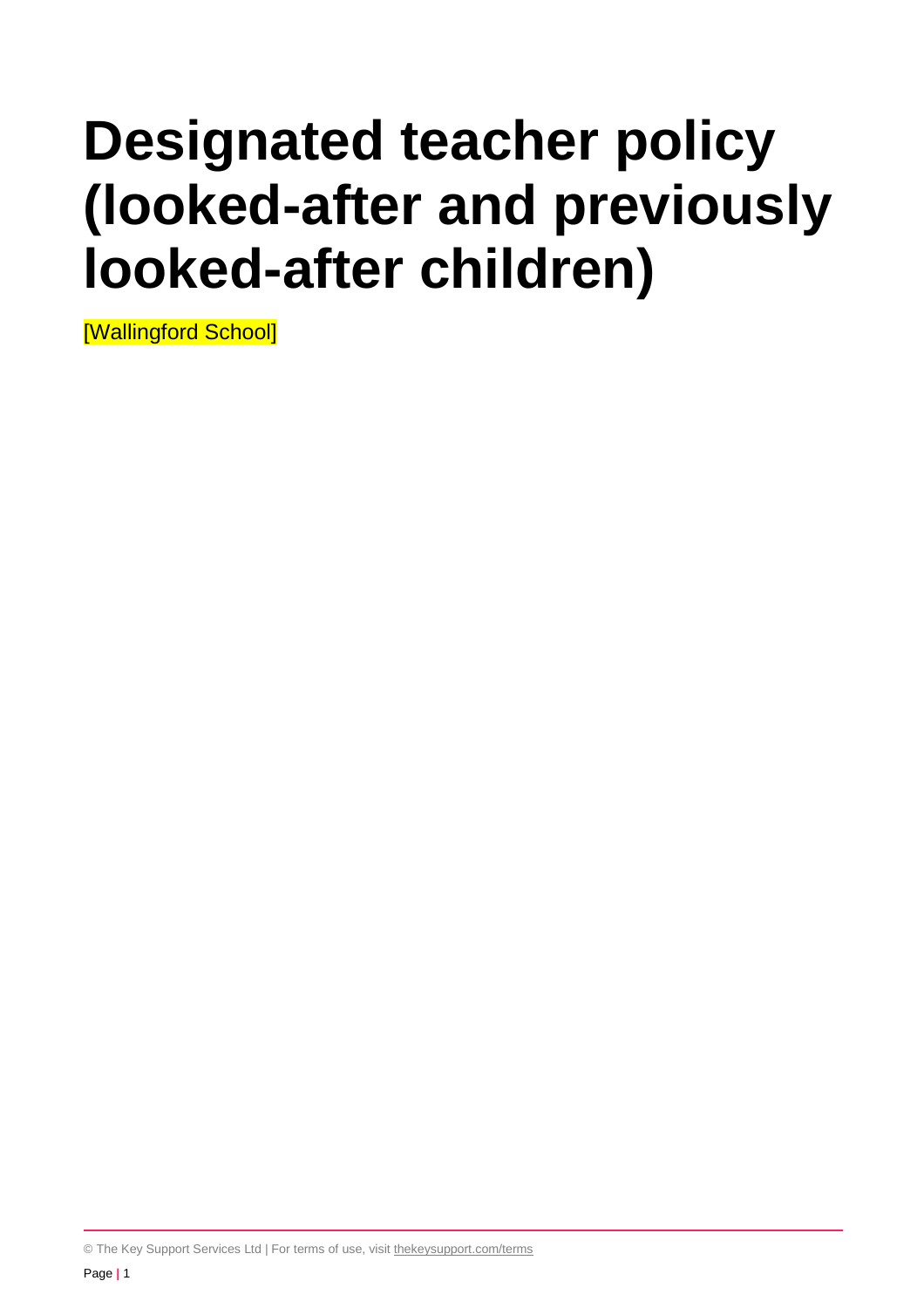## **Contents**

## <span id="page-1-0"></span>**1. Aims**

The school aims to ensure that:

- A suitable member of staff is appointed as the designated teacher for looked-after and previously lookedafter children
- The designated teacher promotes the educational achievement of looked-after and previously looked-after children, and supports other staff members to do this too
- Staff, parents, carers and guardians are aware of the identity of the designated teacher, how to contact them and what they are responsible for

## <span id="page-1-1"></span>**2. Legislation and statutory guidance**

This policy is based on the Department for Education's [statutory guidance on the designated teacher for](https://www.gov.uk/government/publications/designated-teacher-for-looked-after-children)  [looked-after and previously looked-after children.](https://www.gov.uk/government/publications/designated-teacher-for-looked-after-children)

It also takes into account [section 20](http://www.legislation.gov.uk/ukpga/2008/23/section/20) and [section 20A](http://www.legislation.gov.uk/ukpga/2008/23/section/20A) of the Child and Young Persons Act 2008.

It also takes into account [section 2E](http://www.legislation.gov.uk/ukpga/2010/32/section/2E) of the Academies Act 2010.

This policy complies with our funding agreement and articles of association.

## <span id="page-1-2"></span>**3. Definitions**

**Looked-after children** are registered pupils that are:

- $\geq$  In the care of a local authority, or
- Provided with accommodation by a local authority in the exercise of its social services functions, for a continuous period of more than 24 hours

**Previously looked-after children** are registered pupils that fall into either of these categories:

They were looked after by a local authority but ceased to be as a result of any of the following:

- $\circ$  A child arrangements order, which includes arrangements relating to who the child lives with and when they are to live with them
- o A special guardianship order
- o An adoption order

This also applies to children adopted from state care outside of England and Wales.

**Personal education plan (PEP)** is part of a looked-after child's care plan that is developed with the school. It forms a record of what needs to happen and who will make it happen to ensure the child reaches their full potential.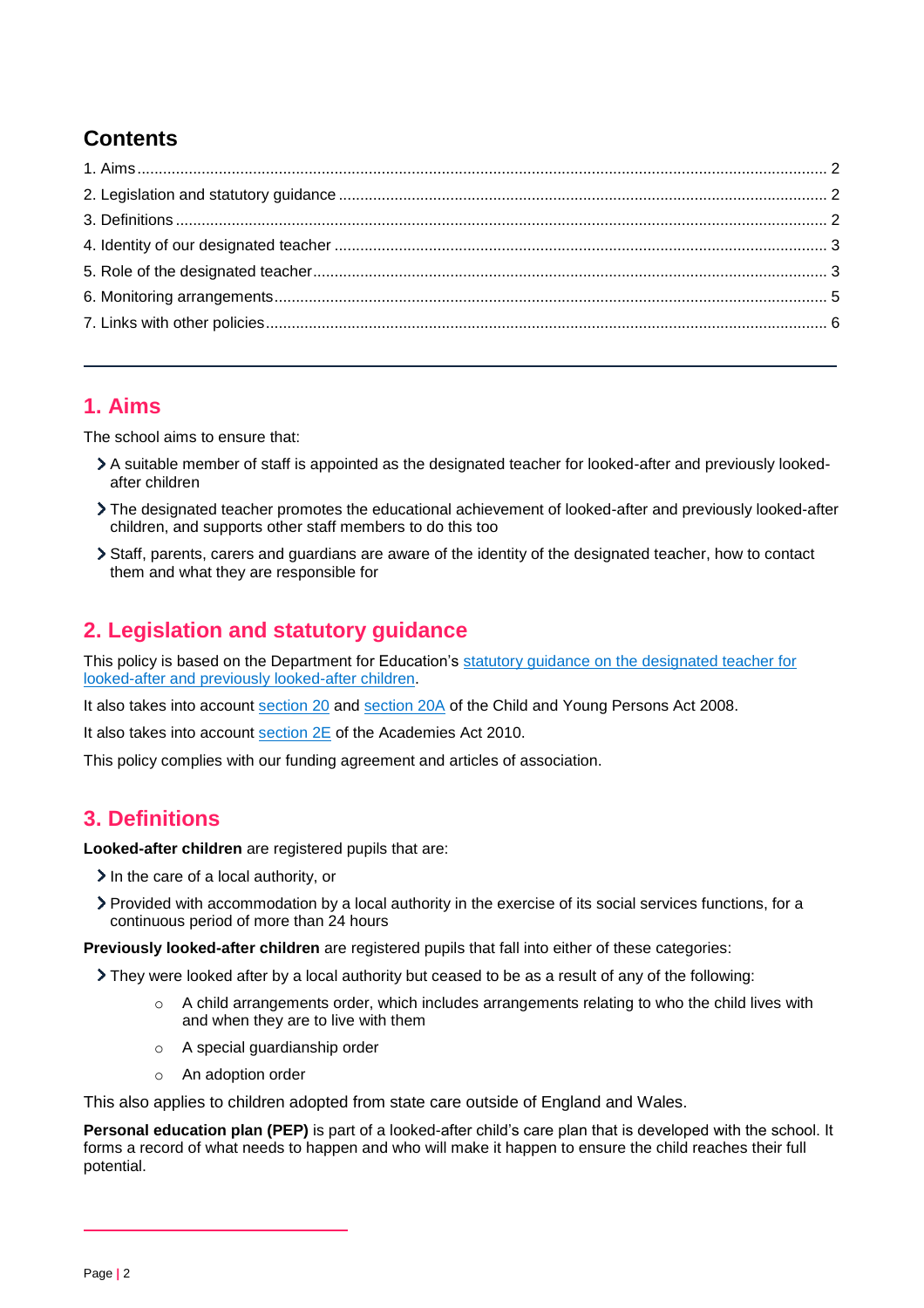**Virtual school head (VSH)** is a local authority officer responsible for promoting the educational achievement of their authority's looked-after children, working across schools to monitor and support these pupils as if they were in a single school. The VSH is also responsible for providing information and advice to schools, parents and guardians in respect of previously looked-after children.

## <span id="page-2-0"></span>**4. Identity of our designated teacher**

Our designated teacher is James Keeling, Assistant Headteacher

You can contact him by email: keelingj@wallingfordschool.com

Our designated teacher takes lead responsibility for promoting the educational achievement of looked-after and previously looked-after children at our school. They are your initial point of contact for any of the matters set out in the section below.

Sarah Dow, our safeguarding officer, also has responsibility for the welfare of looked-after and previously looked-after children.

She can be contacted by email: dows@wallingfordschool.com

## <span id="page-2-1"></span>**5. Role of the designated teacher**

#### **5.1 Leadership responsibilities**

The designated teacher will:

- Act as a central point of initial contact within the school for any matters involving looked-after and previously looked-after children
- Promote the educational achievement of every looked-after and previously looked-after child on roll by:
	- o Working with VSHs
	- $\circ$  Promoting a whole school culture where the needs of these pupils matter and are prioritised
- Take lead responsibility for ensuring school staff understand:
	- $\circ$  The things which can affect how looked-after and previously looked-after children learn and achieve
	- $\circ$  How the whole school supports the educational achievement of these pupils
- Contribute to the development and review of whole school policies to ensure they consider the needs of looked-after and previously looked-after children
- Promote a culture in which looked-after and previously looked-after children are encouraged and supported to engage with their education and other school activities
- Act as a source of advice for teachers about working with looked-after and previously looked-after children
- Work directly with looked-after and previously looked-after children and their carers, parents and guardians to promote good home-school links, support progress and encourage high aspirations
- Have lead responsibility for the development and implementation of looked-after children's PEPs
- Work closely with the school's designated safeguarding lead to ensure that any safeguarding concerns regarding looked-after and previously looked-after children are quickly and effectively responded to
- Involve parents and guardians of previously looked-after children in decisions affecting their child's education

#### **5.2 Supporting looked-after children**

The designated teacher will: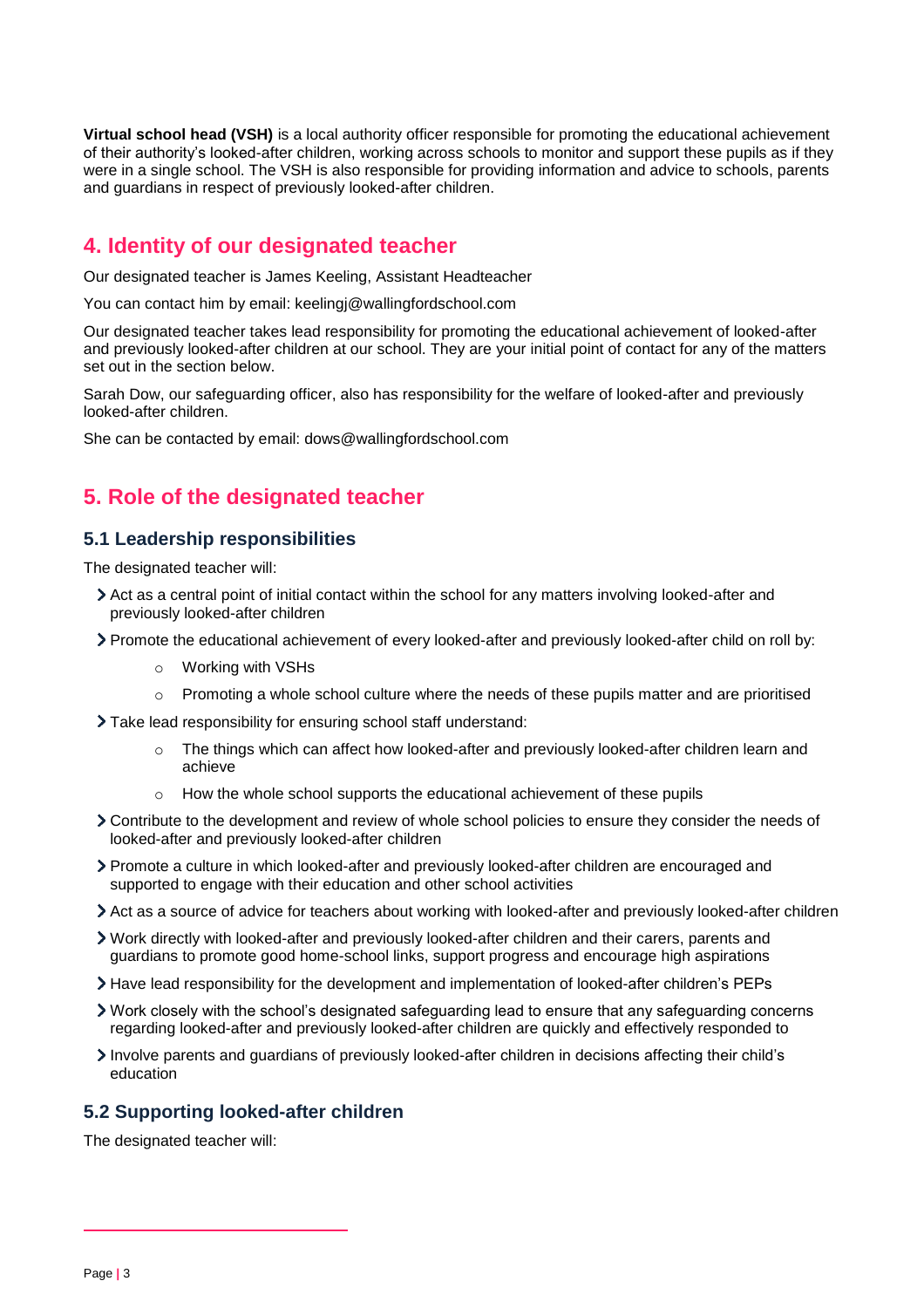- Make sure looked-after children's PEPs meet their needs by working closely with other teachers to assess each child's specific educational needs
- Have overall responsibility for leading the process of target-setting in PEPs
- Monitor and track how looked-after children's attainment progresses under their PEPs
- If a child is not on track to meet their targets, be instrumental in agreeing the best way forward with them in order to make progress, and ensure that this is reflected in their PEP
- Ensure the identified actions of PEPs are put in place
- During the development and review of PEPs, help the school and relevant local authority decide what arrangements work best for pupils
- > Ensure that:
	- $\circ$  A looked-after child's PEP is reviewed before the statutory review of their care plan this includes making sure the PEP is up to date and contains any new information since the last PEP review, including whether agreed provision is being delivered
	- $\circ$  PEPs are clear about what has or has not been taken forward, noting what resources may be required to further support the child and from where these may be sourced
	- $\circ$  The updated PEP is passed to the child's social worker and VSH ahead of the statutory review of their care plan
- Transfer a looked-after child's PEP to their next school or college, making sure it is up to date and that the local authority responsible for looking after them has the most recent version

#### **5.3 Supporting both looked-after children and previously looked-after children**

The designated teacher will:

- Ensure the specific needs of looked-after and previously looked-after children are understood by staff and reflected in how the school uses pupil premium funding
- Work with VSHs to agree how pupil premium funding for looked-after children can most effectively be used to improve their attainment
- Help raise the awareness of parents and guardians of previously looked-after children about pupil premium funding and other support for these children
- Play a key part in decisions on how pupil premium funding is used to support previously looked-after children
- Encourage parents' and guardians' involvement in deciding how pupil premium funding is used to support their child, and be the main contact for queries about its use
- Ensure teachers have awareness and understanding of the specific needs of looked-after and previously looked-after children in areas like attendance, homework, behaviour and future career planning
- Be aware of the special educational needs (SEN) of looked-after and previously looked-after children, and make sure teachers also have awareness and understanding of this
- Ensure the [SEND code of practice,](https://www.gov.uk/government/publications/send-code-of-practice-0-to-25) as it relates to looked-after children, is followed
- Make sure PEPs work in harmony with any education, health and care (EHC) plans that a looked-after child may have
- Ensure that, with the help of VSHs, they have the skills to identify signs of potential SEN issues in lookedafter and previously looked-after children, and know how to access further assessment and support where necessary
- Ensure that they and other staff can identify signs of potential mental health issues in looked-after and previously looked-after children and understand where the school can draw on specialist services
- Put in place robust arrangements to have strengths and difficulties questionnaires (SDQs) completed for looked-after children, and use the results of these SDQs to inform PEPs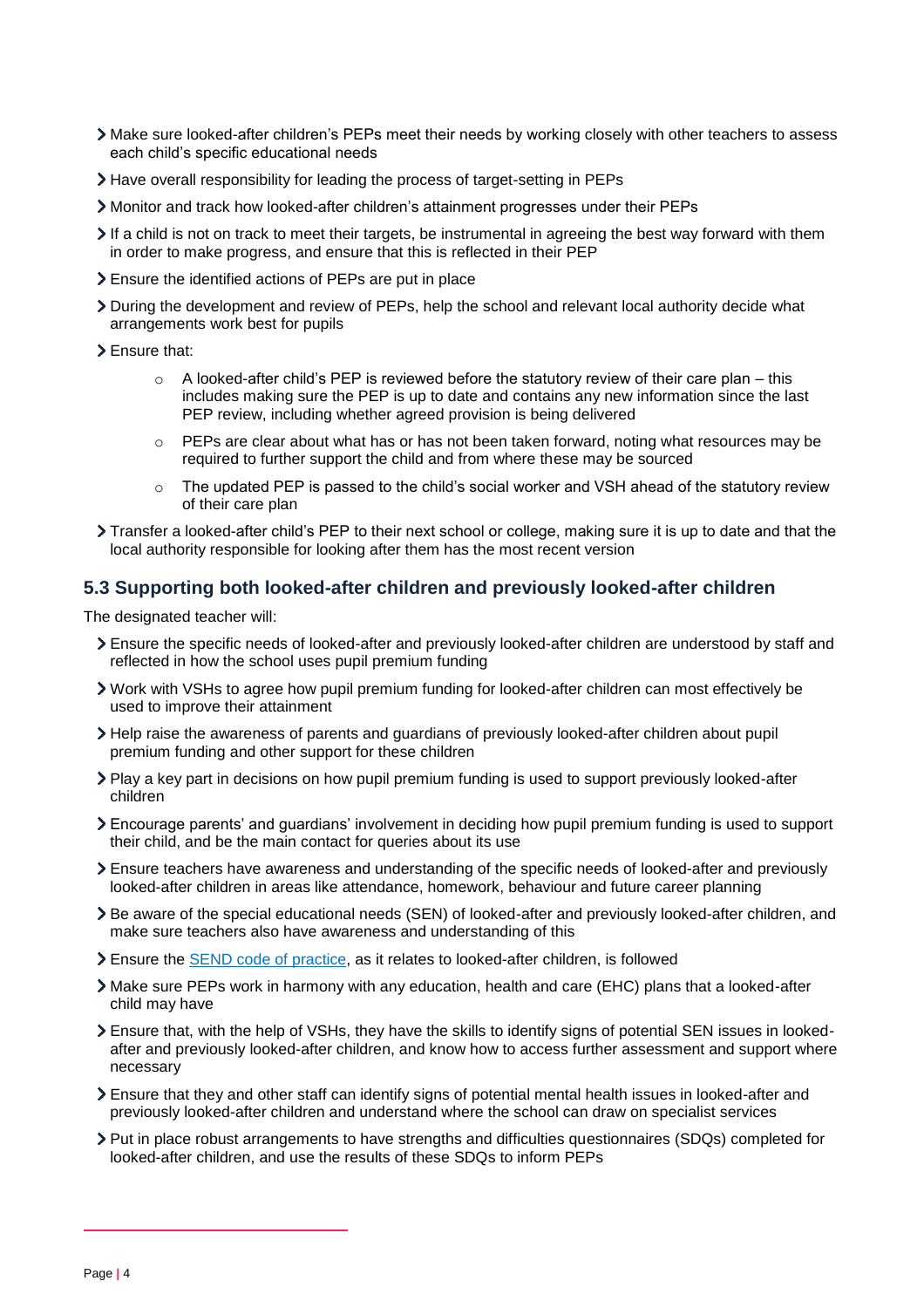Put in place mechanisms for understanding the emotional and behavioural needs of previously lookedafter children

#### **5.4 Relationships beyond the school**

The designated teacher will:

- Proactively engage with social workers and other professionals to enable the school to respond effectively to the needs of looked-after and previously looked-after children
- Discuss with social workers how the school should engage with birth parents, and ensure the school is clear about who has parental responsibility and what information can be shared with whom
- Be open and accessible to parents and guardians of previously looked-after children and encourage them to be actively involved in their children's education
- Proactively build relationships with local authority professionals, such as VSHs and SEN departments
- Consider how the school works with others outside of the school to maximise the stability of education for looked-after children, such as:
	- $\circ$  Finding ways of making sure the latest information about educational progress is available to contribute to the statutory review of care plans
	- o Ensuring mechanisms are in place to inform VSHs when looked-after children are absent without authorisation and work with the responsible authority to take appropriate safeguarding action
	- $\circ$  Talking to the child's social worker and/or other relevant parties in the local authority regarding any decisions about changes in care placements which will disrupt the child's education, providing advice about the likely impact and what the local authority should do to minimise disruption
	- o Making sure that, if a looked-after child moves school, their new designated teacher receives any information needed to help the transition process
- Seek advice from VSHs about meeting the needs of individual previously looked-after children, but only with the agreement of their parents or guardians
- Make sure that for each looked-after child:
	- $\circ$  There's an agreed process for how the school works in partnership with the child's carer and other professionals, such as their social worker, in order to review and develop educational progress
	- o School policies are communicated to their carer and social worker and, where appropriate, birth parents
	- $\circ$  Teachers know the most appropriate person to contact where necessary, such as who has the authority to sign permission slips
- Where a looked-after child is at risk of exclusion:
	- $\circ$  Contact the VSH as soon as possible so they can help the school decide how to support the child to improve their behaviour and avoid exclusion becoming necessary
	- $\circ$  Working with the VSH and child's carers, consider what additional assessment and support needs to be put in place to address the causes of the child's behaviour
- Where a previously looked-after child is at risk of exclusion, talk to the child's parents or guardians before seeking advice from the VSH on avoiding exclusion

#### <span id="page-4-0"></span>**6. Monitoring arrangements**

This policy will be reviewed annually by James Keeling, Assistant Headteacher. At every review, it will be approved by the full governing board.